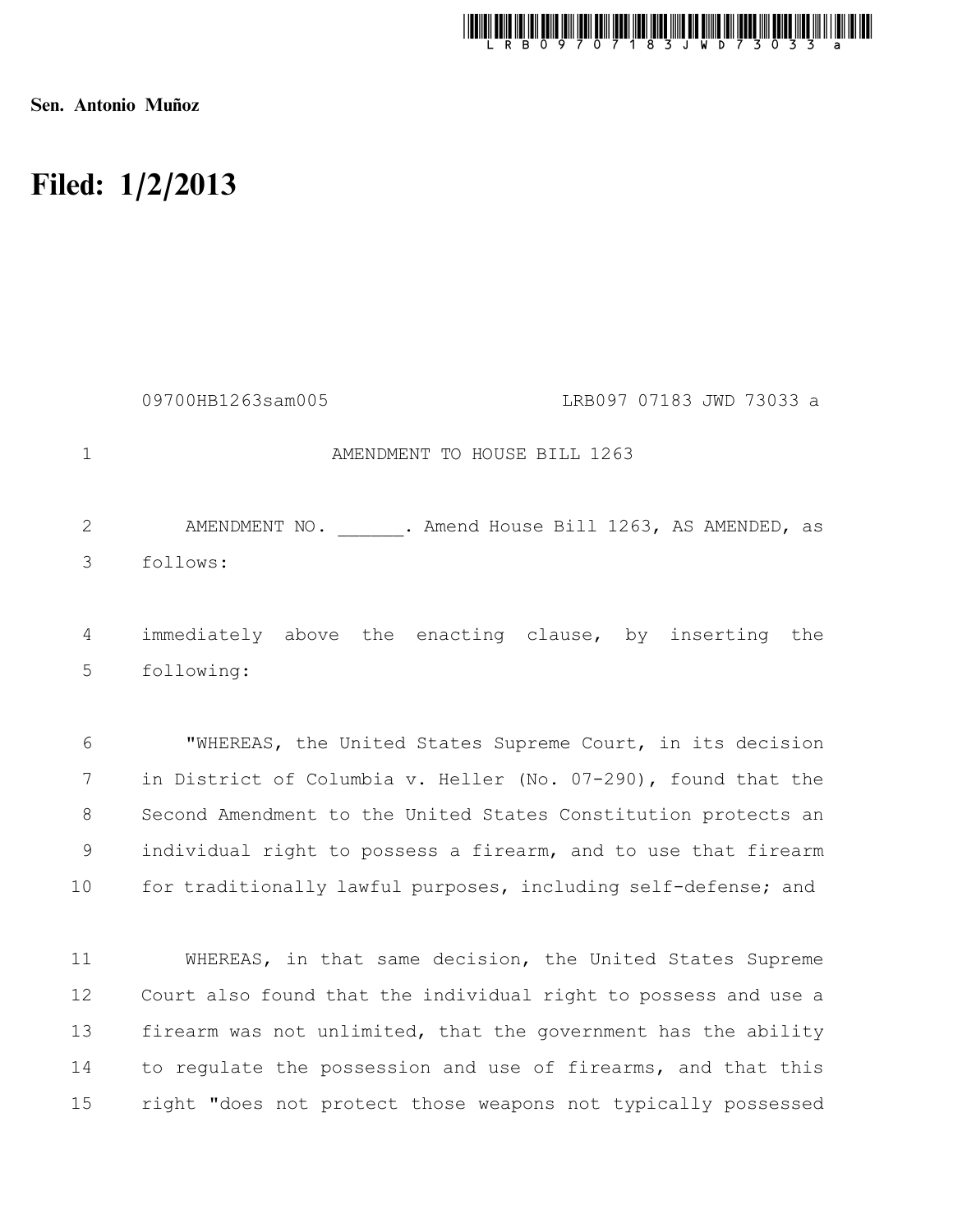09700HB1263sam005 -2- LRB097 07183 JWD 73033 a

by law abiding citizens for lawful purposes", and that the government may ban entirely "dangerous and unusual weapons"; and 1 2 3

WHEREAS, the United States Supreme Court, in its decision in McDonald v. City of Chicago (No. 08-1521), found that its holding in the Heller case applied to the States, reiterating its findings regarding the validity of the regulation of the individual right to possess and use a firearm, and noting expressly that such incorporation of the holding in the Heller case via the Fourteenth Amendment to the United States Constitution "does not imperil every law regulating firearms"; therefore"; and 4 5 6 7 8 9 10 11 12

by replacing everything after the enacting clause with the following: 13 14

"ARTICLE 1. ILLINOIS SHOOTING RANGE LICENSING ACT 15

Section 1-1. Short title. This Act shall be known as the Illinois Shooting Range Licensing Act. 16 17

Section 1-5. Definitions. 18

"Department" means the Department of State Police. 19

"Director" means the Director of State Police. 20

"Firearm" has the meaning provided in Section 1.1 of the 21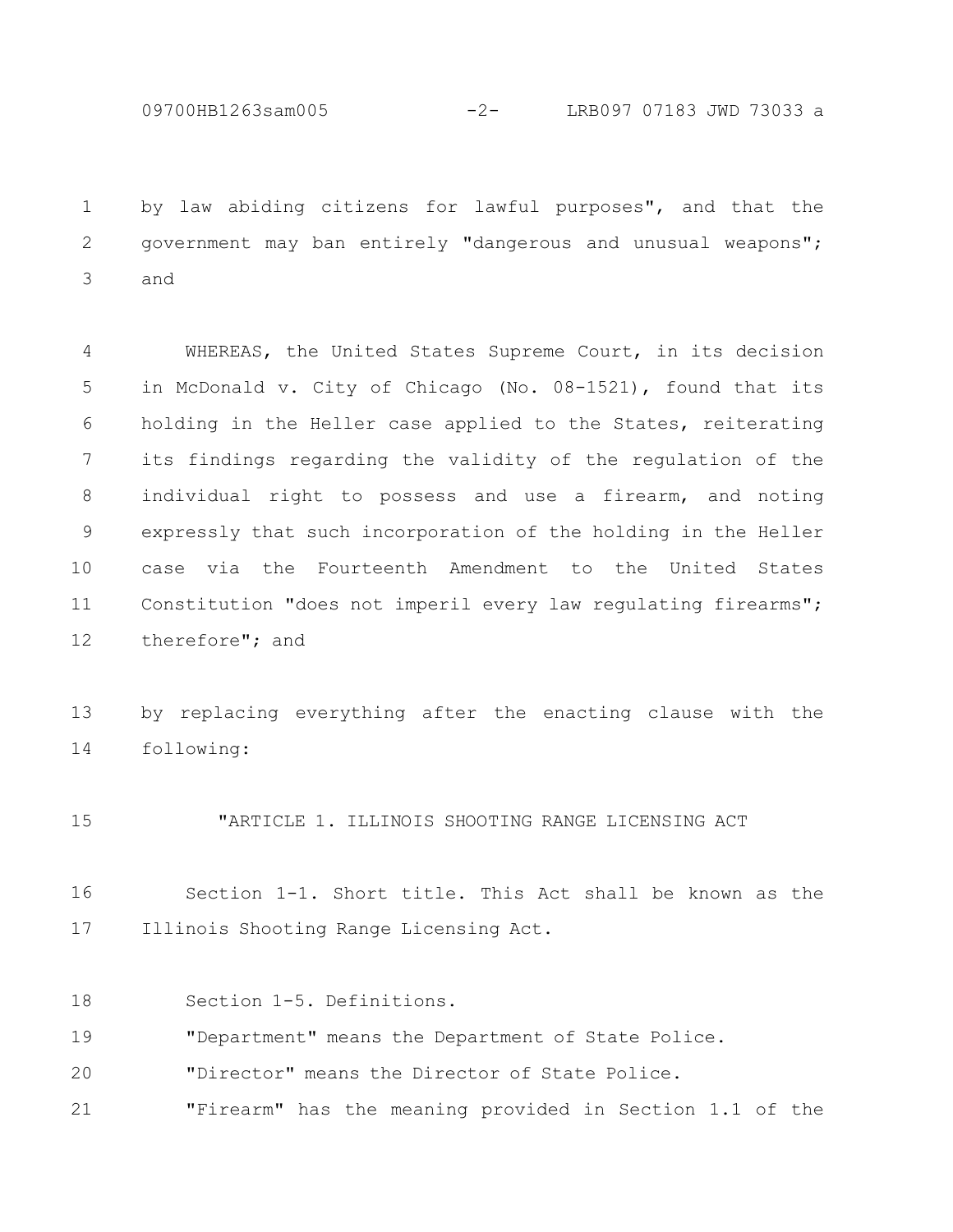09700HB1263sam005 -3- LRB097 07183 JWD 73033 a

Firearm Owners Identification Card Act. 1

"Range safety officer" means a person who possesses the knowledge, skills, and aptitude essential to organizing, conducting and supervising safe shooting range activities, and who is certified under the National Rifle Association's Range Safety Officer Program or other equivalent nationally-recognized range safety officer certification. 2 3 4 5 6 7

"Shooting range" means a specialized facility designed for firearms practice. 8 9

"Shooting range activities" means target shooting and any other activities conducted at a shooting range involving the discharge or other use of firearms. 10 11 12

"Shooting range operator" means a person who is licensed as a federal firearms dealer under Section 923 of the federal Gun Control Act of 1968, and who owns or operates a shooting range licensed by the Department under this Act. 13 14 15 16

Section 1-10. Shooting ranges and shooting range operators. 17 18

(a) Beginning on January 1, 2014, no person may own or operate a shooting range that is open to the public unless that shooting range has been issued a license by the Director under this Act. 19 20 21 22

(b) The Department shall license shooting ranges and shall promulgate rules regarding the standards for the ownership, safety, and operation of shooting ranges licensed under this 23 24 25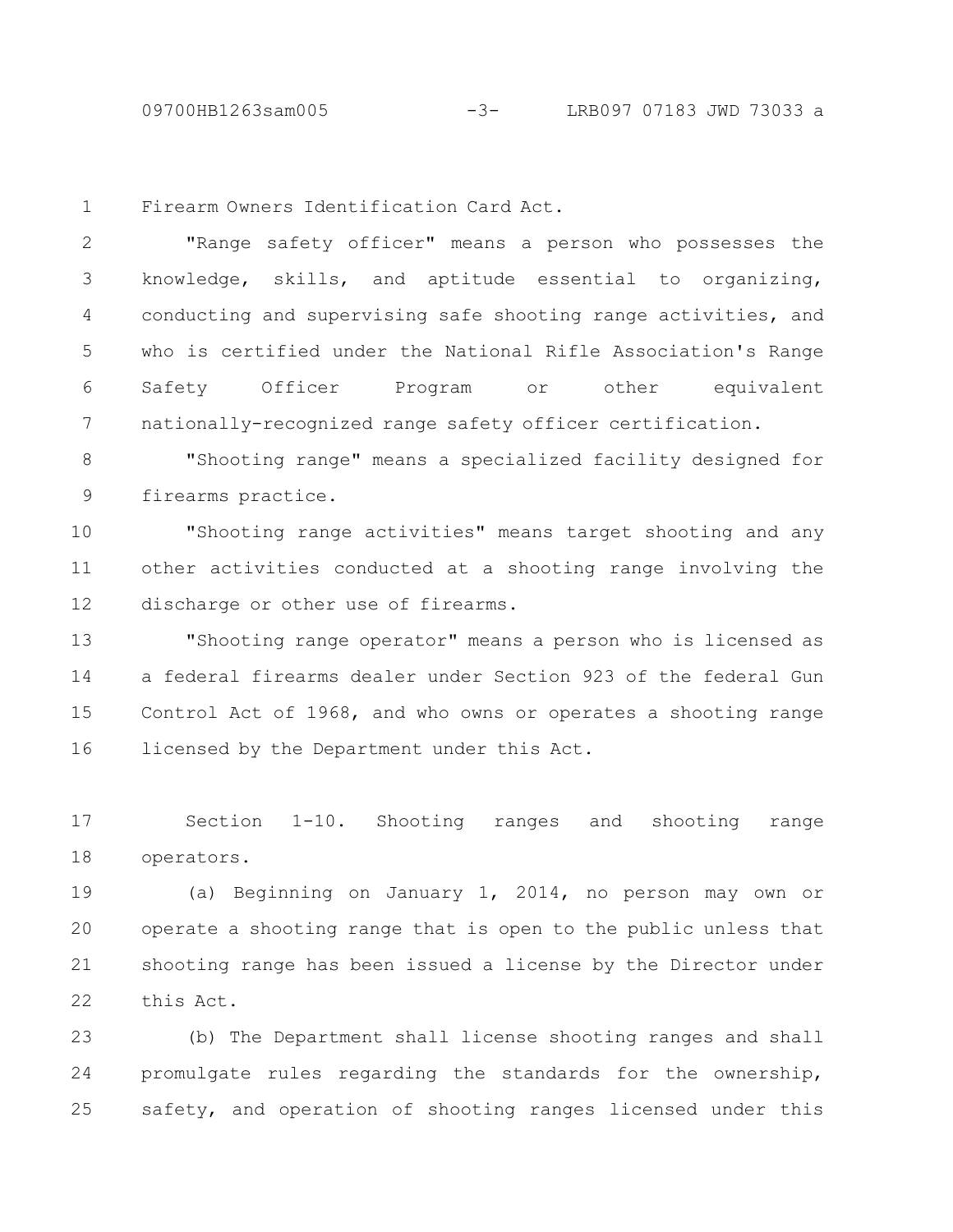09700HB1263sam005 -4- LRB097 07183 JWD 73033 a

Act, which at a minimum shall require that at all shooting range activities conducted at a licensed shooting range by persons other than the shooting range operator, or his or her immediate family, shall be carried out under the supervision of a range safety officer. The Department shall create standards for both indoor and outdoor shooting ranges, which shall include, at a minimum, the space required for each type of shooting range, and the nature and composition of the backstop, bullet trap, or berm required for each type of shooting range. The Department may develop standards for indoor and outdoor shooting ranges that include maximum caliber ratings and whether magnum and other high-powered bullets can be safely fired into a given backstop, bullet trap, or berm. The Department shall promulgate any other rules it may deem necessary to carry out the provisions of this Act, including the establishment of fees charged and collected for licensing and the duration of licenses issued under this Act. 1 2 3 4 5 6 7 8 9 10 11 12 13 14 15 16 17

Section 1-15. Judicial review of final administrative decisions. All final administrative decisions of the Department under this Act, including final administrative decisions of the Director of State Police to deny an application for licensure for a shooting range, or to revoke the license of a shooting range, shall be subject to judicial review under the provisions of the Administrative Review Law, and all amendments and modifications thereof, and the rules 18 19 20 21 22 23 24 25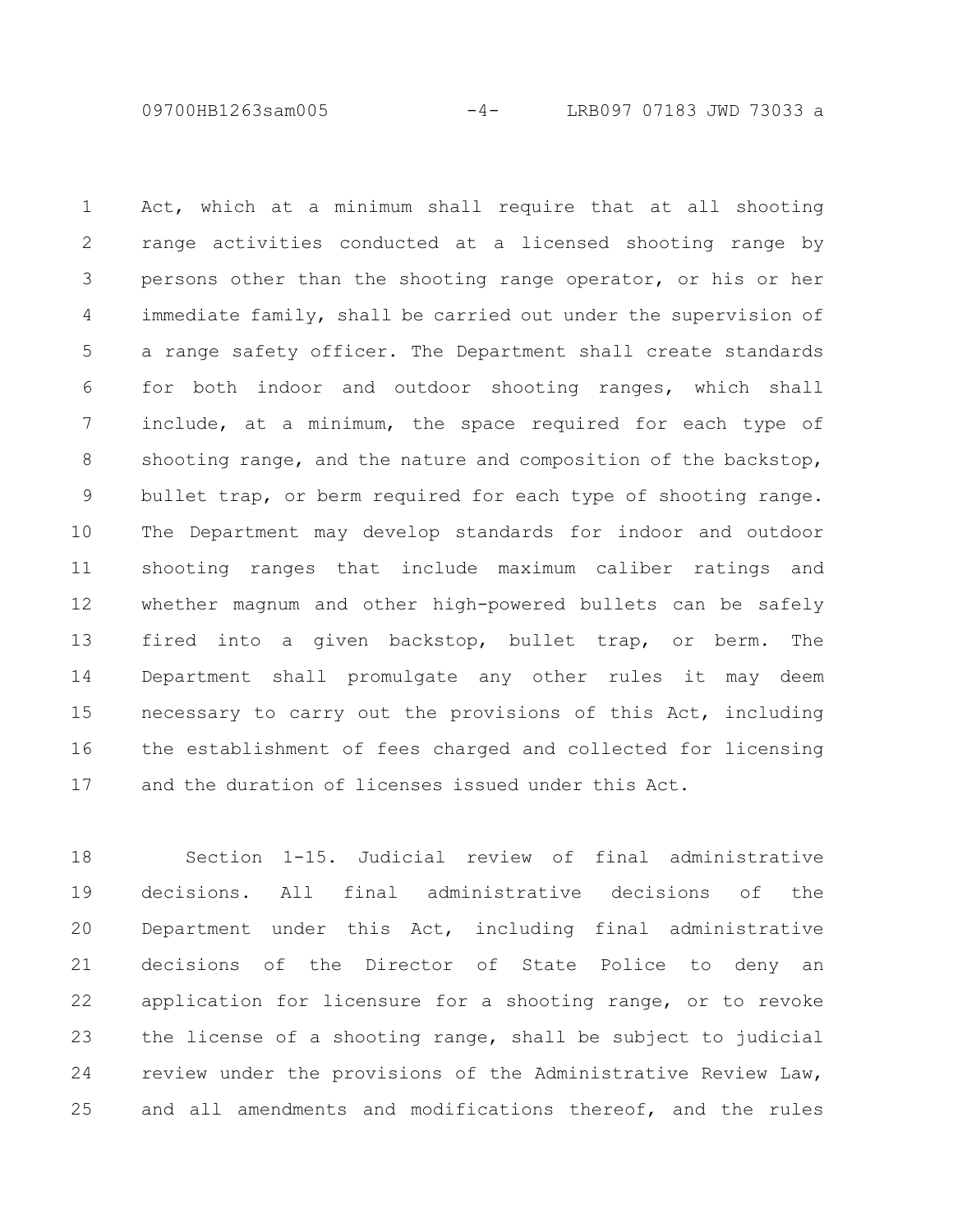09700HB1263sam005 -5- LRB097 07183 JWD 73033 a

adopted pursuant thereto. The term "administrative decision" is defined as in Section 3-101 of the Code of Civil Procedure. Section 1-20. Firearms Owner's Identification Card. (a) Only a holder of a valid Firearm Owner's Identification Card may discharge a firearm on a shooting range licensed under this Act. (b) No shooting range operator shall permit an individual to discharge a firearm on a shooting range licensed under this Act, until that individual shall have first displayed a valid Firearm Owner's Identification Card to the shooting range operator or to the range safety officer. Section 1-25. Exemptions. This Act shall not apply to a shooting range that is: (a) Located on private land that is not open to the public. (b) Located on land owned by clubs or other organizations that is open only to members of the club or other organization and their invited guests. (c) Configured for use in trapshooting, skeet shooting, or 1 2 3  $\Delta$ 5 6 7 8 9 10 11 12 13 14 15 16 17 18

sporting clays. 19

(d) Used solely by peace officers, as defined in Section 2-13 of the Criminal Code of 2012. 20 21

(e) Used solely by correctional officers employed by the Department of Corrections, or by county correctional officers or court security officers, as defined in Section 2 of the 22 23 24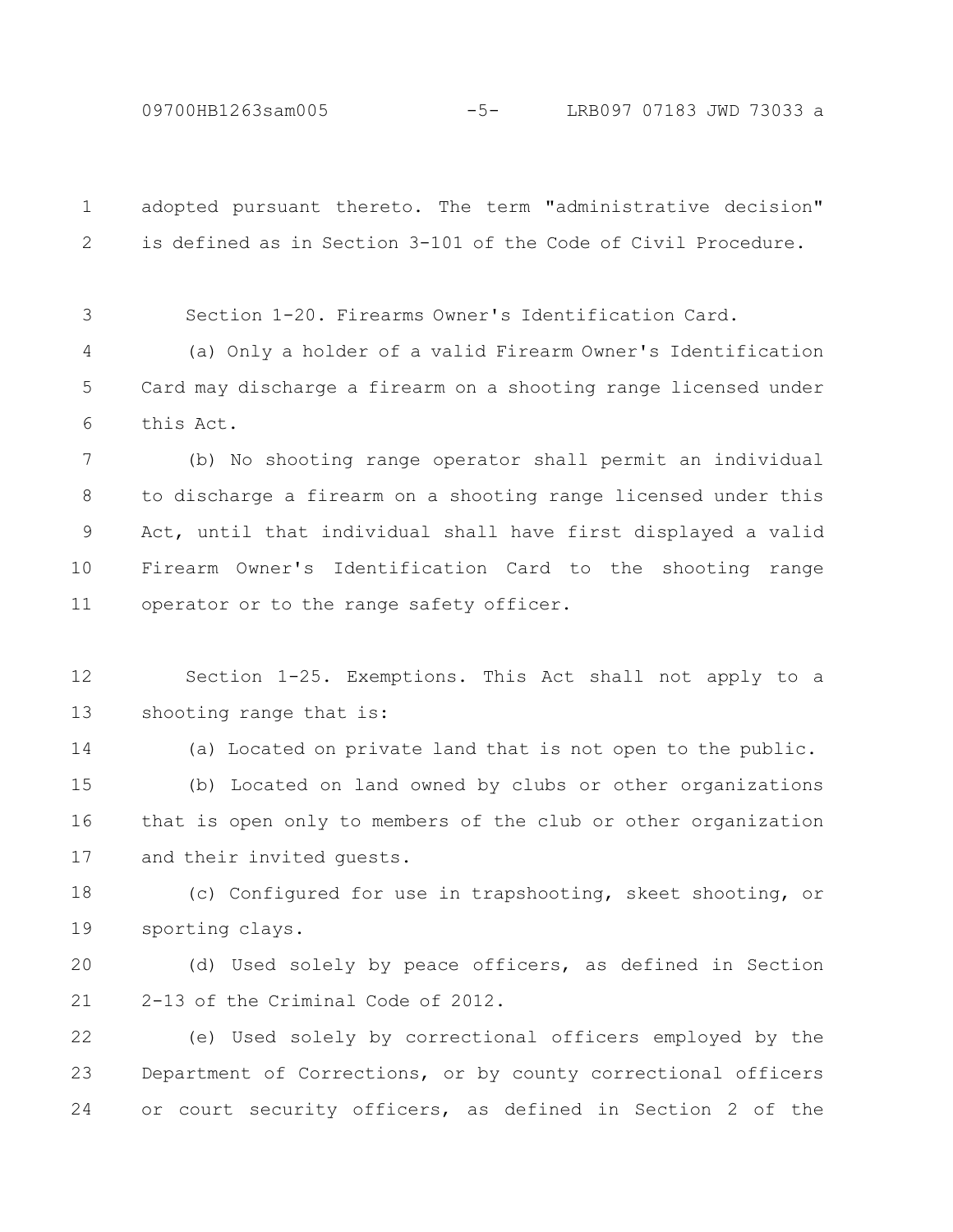Illinois Police Training Act. 1

(f) Used solely by members of the Armed Services or Reserve Forces of the United States or the Illinois National Guard, while in the performance of their official duties. 2 3 4

(g) Used solely for air rifles, as defined by Section 24.8-0.1 of the Criminal Code of 2012. 5 6

Section 1-30. Sentence. A person who violates any provision of this Act, or the rules promulgated under this Act, is guilty of a petty offense for a first violation. A second or subsequent violation of this Act, or the rules promulgated under this Act, is a Class A misdemeanor, and may be grounds for the revocation of the license of the shooting range by the Department. 7 8 9 10 11 12 13

Section 1-35. Home rule. A home rule unit may not regulate or license shooting ranges or shooting range operators in a manner more restrictive than the regulation by the Department of shooting ranges under this Act. This Section is a limitation on home rule powers and functions under subsection (i) of Section 6 of Article VII of the Illinois Constitution on the concurrent exercise by home rule units of powers and functions exercised by the State. Nothing in this Section shall be construed to limit the zoning authority of any home rule unit. 14 15 16 17 18 19 20 21 22

23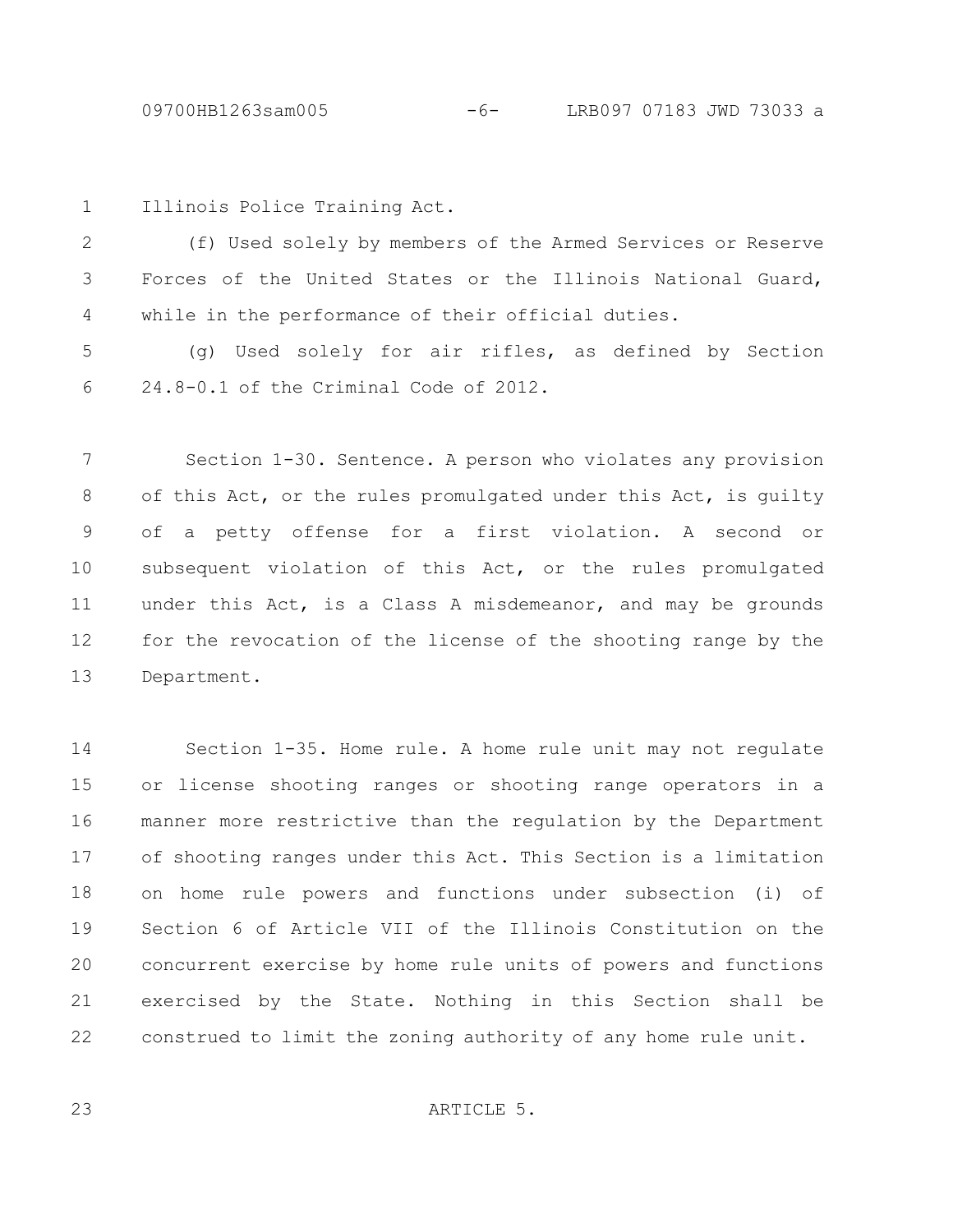| 1  | Section 5-5. The Criminal Code of 2012 is amended by adding |
|----|-------------------------------------------------------------|
| 2  | Sections 24-1.9 and 24-4.1 as follows:                      |
|    |                                                             |
| 3  | $(720$ ILCS $5/24-1.9$ new)                                 |
| 4  | Sec. 24-1.9. Possession, delivery, sale, and purchase of    |
| 5  | semi-automatic assault weapons, assault weapon attachments, |
| 6  | .50 caliber rifles, and .50 caliber cartridges.             |
| 7  | (a) Definitions. In this Section:                           |
| 8  | (1) "Semi-automatic assault weapon" means:                  |
| 9  | any of the firearms or types, replicas, or<br>(A)           |
| 10 | duplicates in any caliber of the firearms, known as:        |
| 11 | (i) Norinco, Mitchell, and Poly Technologies                |
| 12 | Avtomat Kalashnikovs (all models);                          |
| 13 | (ii) Action Arms Israeli Military Industries                |
| 14 | UZI and Galil;                                              |
| 15 | (iii) Beretta AR-70 (SC-70);                                |
| 16 | (iv) Colt AR-15;                                            |
| 17 | (v) Fabrique Nationale FN/FAL, FN/LAR, and                  |
| 18 | FNC;                                                        |
| 19 | (vi) SWD M-10, M-11, M-11/9, and M-12;                      |
| 20 | (vii) Steyr AUG;                                            |
| 21 | (viii) INTRATEC TEC-9, TEC-DC9, and TEC-22;                 |
| 22 | and                                                         |
| 23 | (ix) any shotqun which contains its ammunition              |
| 24 | in a revolving cylinder, such as (but not limited           |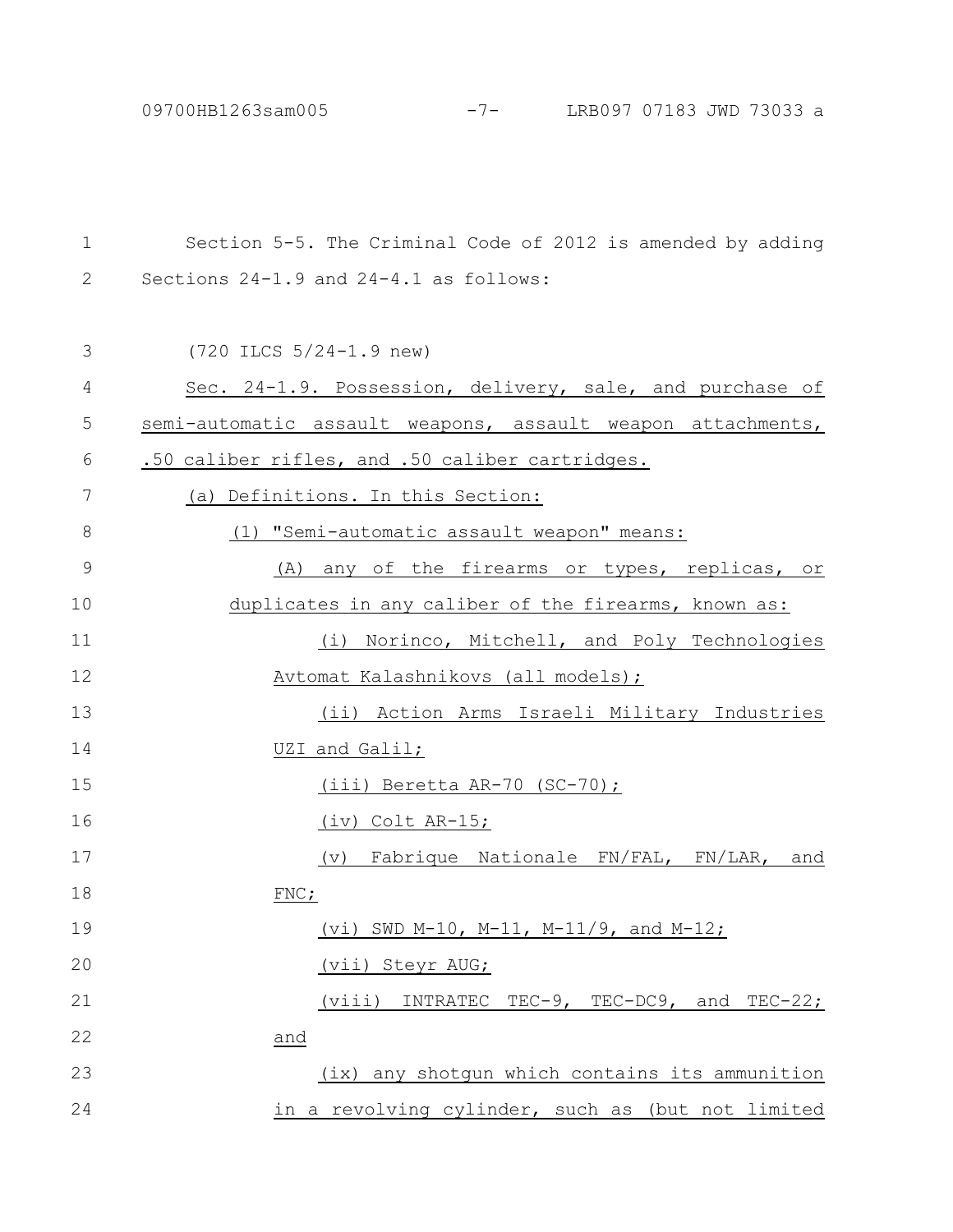| $\mathbf{1}$   | to) the Street Sweeper and Striker 12;                        |
|----------------|---------------------------------------------------------------|
| $\overline{2}$ | a semi-automatic rifle or pump-action rifle<br>(B)            |
| 3              | that has an ability to accept a detachable magazine and       |
| 4              | has any of the following:                                     |
| 5              | (i) a folding or telescoping stock;                           |
| 6              | (ii) a pistol grip or thumbhole stock;                        |
| 7              | (iii) a shroud that is attached to, or                        |
| 8              | partially or completely encircles the barrel, and             |
| 9              | that permits the shooter to hold the firearm with             |
| 10             | the non-trigger hand without being burned;                    |
| 11             | (C) a semi-automatic pistol that has an ability to            |
| 12             | accept a detachable magazine and has any of the               |
| 13             | following:                                                    |
| 14             | folding, telescoping, or thumbhole<br>(i)<br>a                |
| 15             | stock;                                                        |
| 16             | (ii) a shroud that is attached to, or partially               |
| 17             | completely encircles the barrel, and that<br>0r i             |
| 18             | permits the shooter to hold the firearm with the              |
| 19             | non-trigger hand without being burned;                        |
| 20             | (iii)<br>an ammunition magazine that attaches to              |
| 21             | the pistol outside of the pistol grip;                        |
| 22             | (iv) a manufactured weight of 50 ounces or more               |
| 23             | when the pistol is unloaded; or                               |
| 24             | a semi-automatic version of an automatic<br>$(\triangledown)$ |
| 25             | firearm;                                                      |
| 26             | (C-1) a semi-automatic rifle or pistol with a fixed           |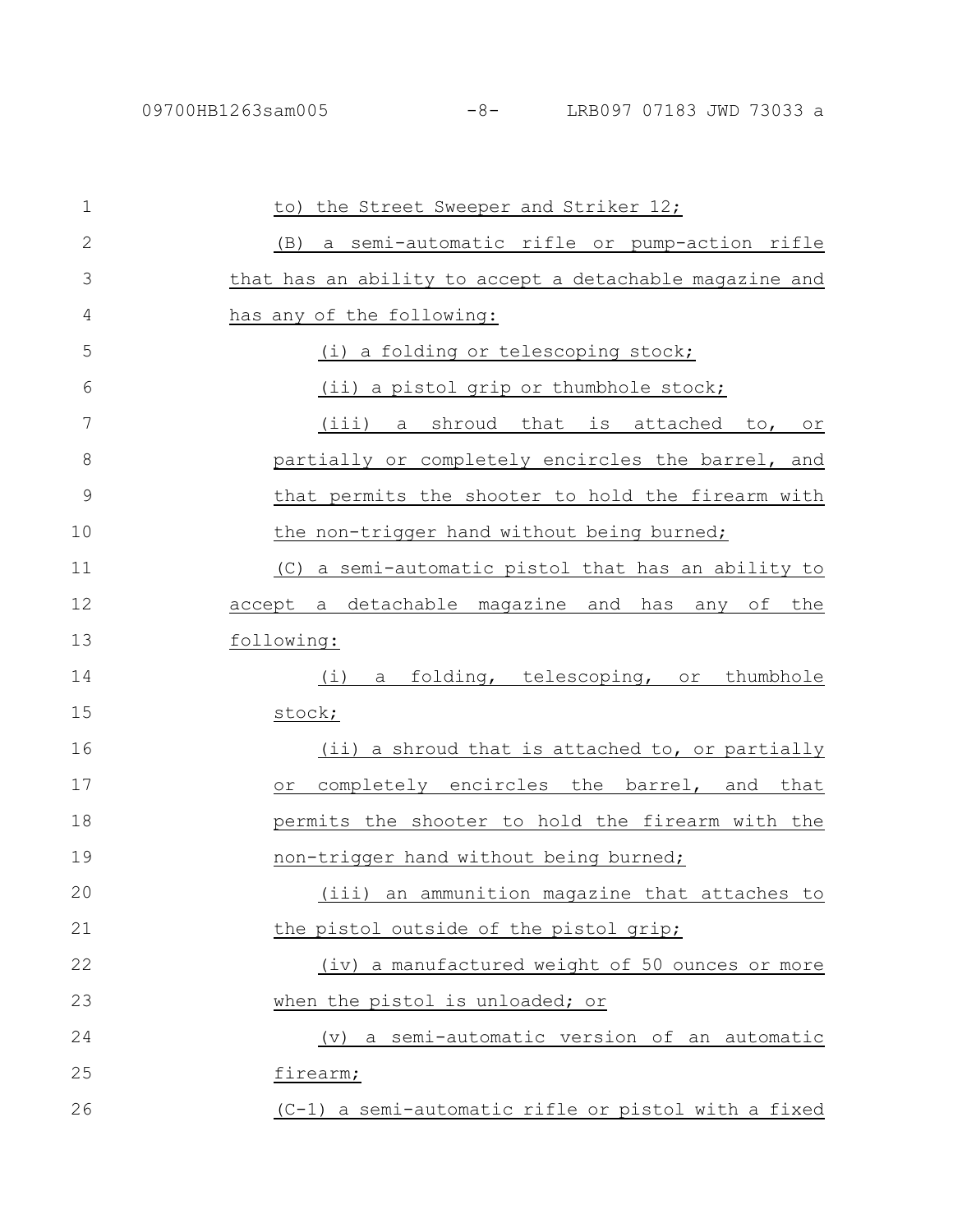## 09700HB1263sam005 -9- LRB097 07183 JWD 73033 a

| $\mathbf 1$  | magazine that has the capacity to accept more than 10 |
|--------------|-------------------------------------------------------|
| $\mathbf{2}$ | rounds of ammunition;                                 |
| 3            | (C-2) a semi-automatic rifle or a pistol with the     |
| 4            | capacity to accept a detachable magazine, a muzzle    |
| 5            | brake, or muzzle compensator;                         |
| 6            | (D) a semi-automatic shotgun that has any of the      |
| 7            | following:                                            |
| 8            | (i) a folding or telescoping stock;                   |
| 9            | (ii) a pistol grip or thumbhole stock;                |
| 10           | (iii) a fixed magazine capacity in excess of 5        |
| 11           | rounds; or                                            |
| 12           | an ability to accept a detachable<br>(iv)             |
| 13           | magazine.                                             |
| 14           | "Semi-automatic assault weapon"<br>does<br>not        |
| 15           | include:                                              |
| 16           | (A) any firearm that:                                 |
| 17           | (i) is manually operated by bolt, pump, lever,        |
| 18           | or slide action;                                      |
| 19           | (ii) is an unserviceable firearm or has been          |
| 20           | made permanently inoperable, as defined by<br>27      |
| 21           | C.F.R. 478.11;                                        |
| 22           | (iii) is an antique firearm; or                       |
| 23           | (iv) is a rifle with a fixed tubular magazine         |
| 24           | located under the barrel that is only capable of      |
| 25           | holding rounds of ammunition placed end to end;       |
| 26           | (B) any air rifle as defined in Section 24.8-0.1 of   |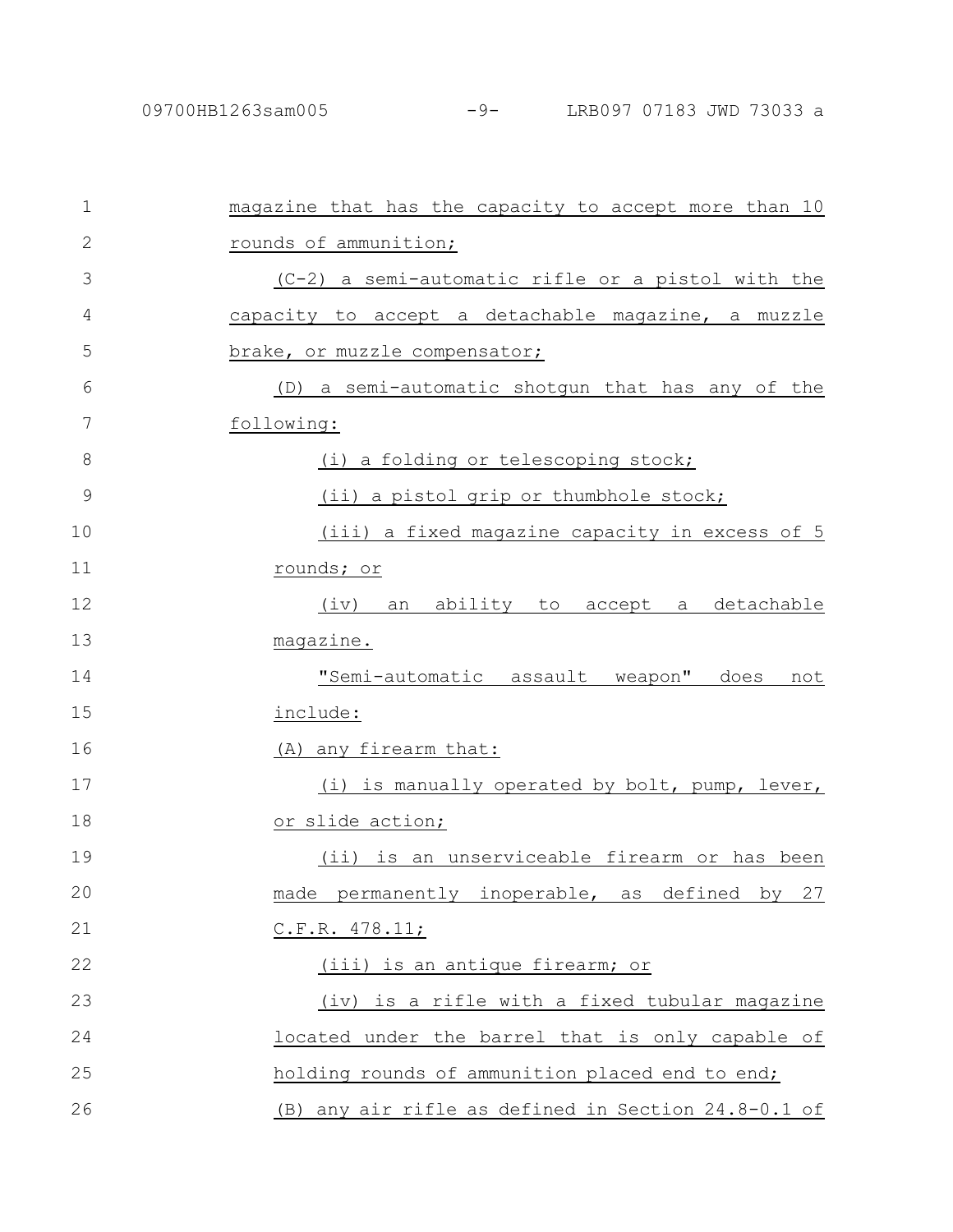| $\mathbf 1$    | this Code.                                                     |
|----------------|----------------------------------------------------------------|
| $\mathbf{2}$   | For the purposes of this Section, a firearm is considered      |
| 3              | to have the ability to accept a detachable magazine unless the |
| 4              | magazine or ammunition feeding device can only be removed      |
| 5              | through disassembly of the firearm action.                     |
| 6              | (2) "Assault weapon attachment" means any device               |
| 7              | capable of being attached to a firearm that is specifically    |
| 8              | designed for, or when installed will have the effect of,       |
| $\overline{9}$ | making or converting a firearm into any of the firearms        |
| 10             | listed in paragraph (1) of subsection (a) of this Section.     |
| 11             | (3) "Antique firearm" has the meaning ascribed to it in        |
| 12             | 18 U.S.C. Section 921 (a) (16).                                |
| 13             | (4) ".50 caliber rifle" means a centerfire rifle               |
| 14             | capable of firing a .50 caliber cartridge. The term does       |
| 15             | not include any antique firearm as defined in 18 U.S.C.        |
| 16             | Section 921 (a) (16), any shotgun including a shotgun that     |
| 17             | has a rifle barrel, or any muzzle loading rifle or shotgun     |
| 18             | which is designed to use black powder, or a black powder       |
| 19             | substitute, and which cannot use fixed ammunition.             |
| 20             | $"$ .50<br>caliber cartridge" means a cartridge in .50<br>(5)  |
| 21             | BMG caliber, as defined by the North Atlantic Treaty           |
| 22             | Organization's Standardization Agreement 4383, either by       |
| 23             | designation or actual measurement, that is capable of being    |
| 24             | fired from a centerfire rifle. The term ".50 caliber           |
| 25             | cartridge" does not include any memorabilia or display item    |
| 26             | that is filled with a permanent inert substance or that is     |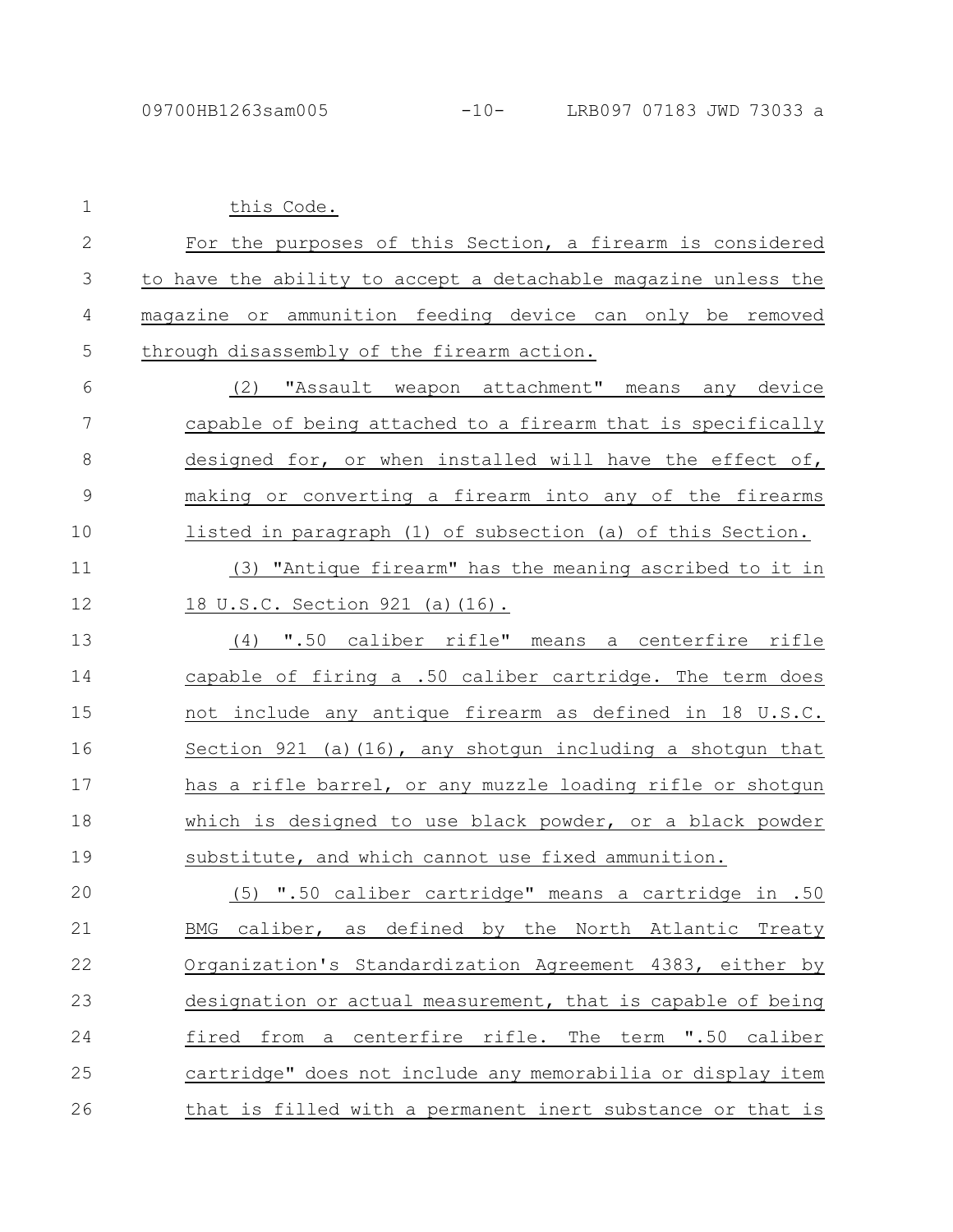otherwise permanently altered in a manner that prevents ready modification for use as live ammunition or shotgun ammunition with a caliber measurement that is equal to or greater than .50 caliber. (6) "Pistol grip" includes any feature of a rifle, shotgun, or pistol capable of functioning as a protruding grip that can be held by the non-trigger hand. (b) Except as provided in subsections (c) and (d), 90 days after January 1, 2014, it is unlawful for any person within this State to knowingly deliver, sell, purchase, or possess or cause to be delivered, sold, purchased, or possessed, directly or indirectly, a semi-automatic assault weapon, an assault weapon attachment, any .50 caliber rifle, or .50 caliber cartridge. (c) This Section does not apply to a person who possessed a weapon or attachment prohibited by subsection (b) before January 1, 2014, provided that the person has provided proof of ownership, his or her name, and other identifying information to the Department of State Police, as required by the Department, within 90 days after January 1, 2014. On or after January 1, 2014, the person may transfer the weapon or attachment only to an heir, an individual residing in another state maintaining that weapon in another state, or a dealer licensed as a federal firearms dealer under Section 923 of the federal Gun Control Act of 1968. Within 10 days after transfer of the weapon or attachment, the person shall notify the 1 2 3 4 5 6 7 8 9 10 11 12 13 14 15 16 17 18 19 20 21 22 23 24 25 26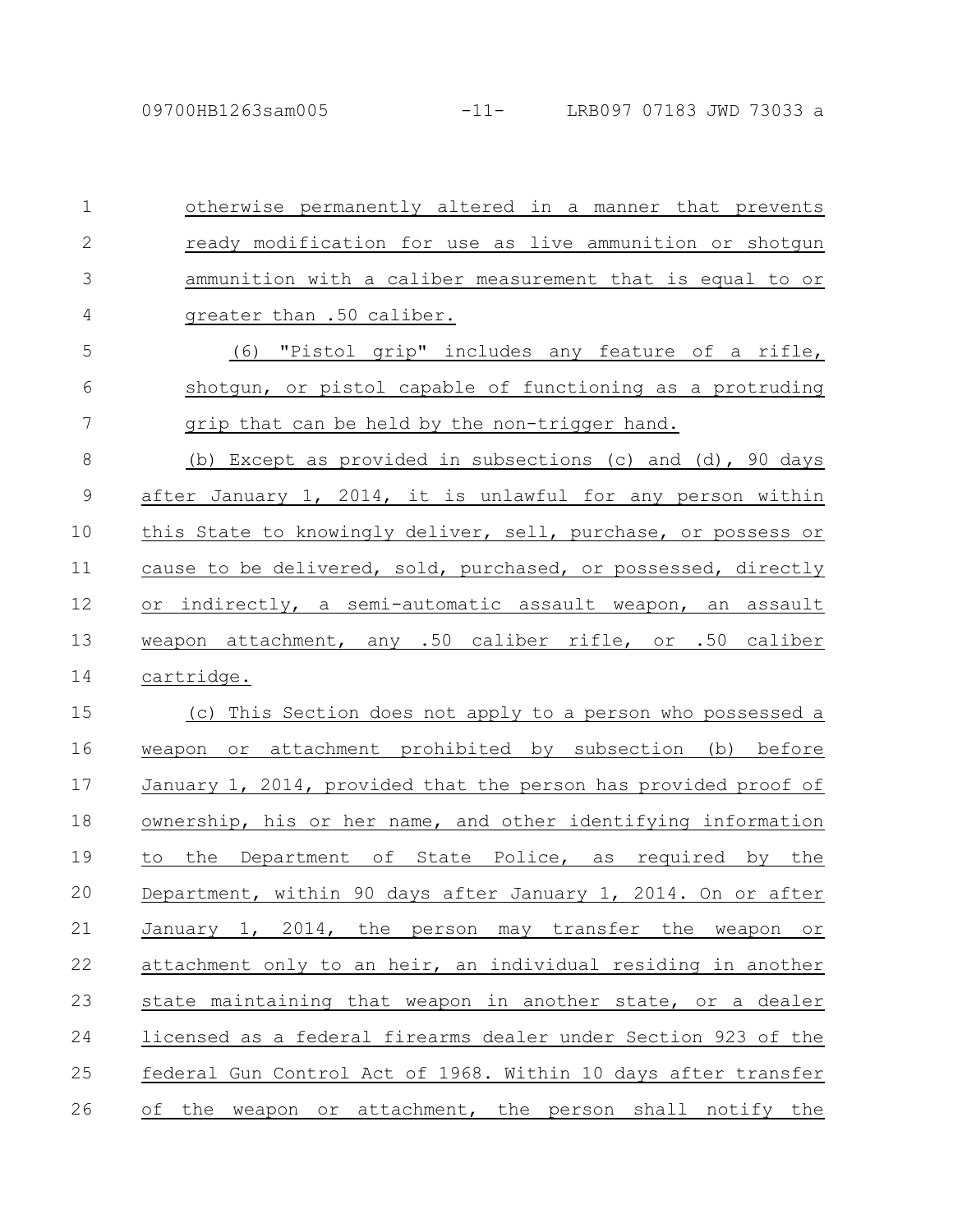09700HB1263sam005 -12- LRB097 07183 JWD 73033 a

| $\mathbf{1}$ | Department of State Police of the name and address of the         |
|--------------|-------------------------------------------------------------------|
| $\mathbf{2}$ | transferee and comply with the requirements of subsection (b)     |
| 3            | of Section 3 of the Firearm Owners Identification Card Act. The   |
| 4            | Department shall promulgate any rules it may deem necessary to    |
| 5            | carry out the provisions of this subsection, including the        |
| 6            | establishment of fees charged and collected for collecting and    |
| 7            | maintaining the information required to be provided under this    |
| 8            | subsection.                                                       |
| 9            | This Section does not apply to or affect any of the<br>(d)        |
| 10           | following:                                                        |
| 11           | (1) Peace officers as defined in Section 2-13 of this             |
| 12           | Code.                                                             |
| 13           | Wardens, superintendents, and keepers of prisons,<br>(2)          |
| 14           | penitentiaries, jails, and other institutions for the             |
| 15           | detention of persons accused or convicted of an offense.          |
| 16           | (3) Members of the Armed Services or Reserve Forces of            |
| 17           | the United States or the Illinois National Guard, while in        |
| 18           | the performance of their official duties or while traveling       |
| 19           | to or from their place of duty.                                   |
| 20           | The manufacture, transportation, or distribution<br>(4)           |
| 21           | of weapons, attachments, or ammunition.                           |
| 22           | (5) The sale of weapons, attachments, or ammunition to            |
| 23           | authorized<br>items<br>those<br>under<br>to<br>possess<br>persons |
| 24           | subdivisions (1) through (3) or subdivision (7) of this           |
| 25           | subsection.                                                       |
| 26           | The manufacture, transportation, distribution, or<br>(6)          |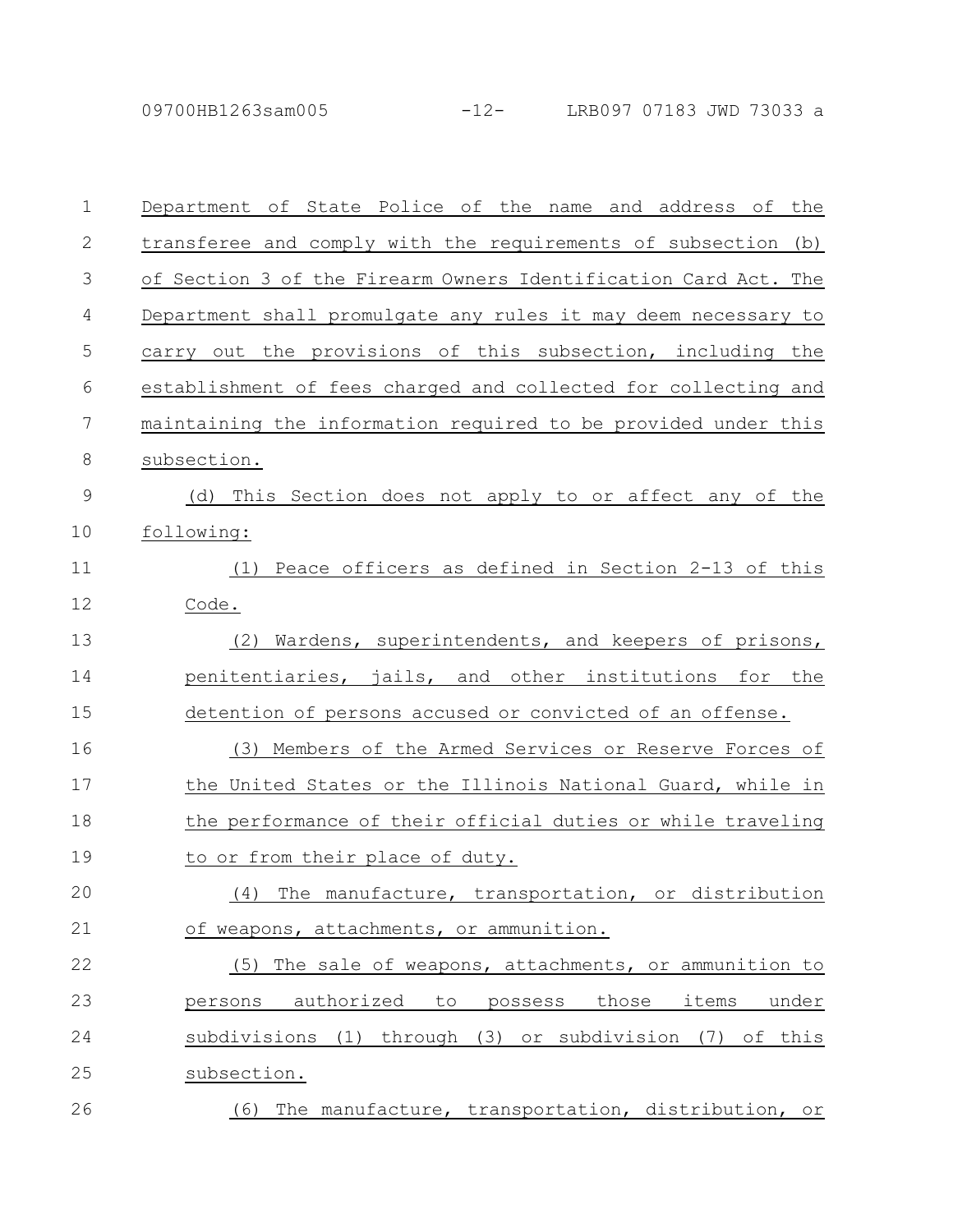sale of weapons, attachments, or ammunition for sale or transfer in another state. (7) The possession of any firearm if that firearm is sanctioned by the International Olympic Committee and by USA Shooting, the national governing body for international shooting competition in the United States, but only when the firearm is in the actual possession of an Olympic target shooting competitor or target shooting coach for the purpose of storage, transporting to and from Olympic target shooting practice or events if the firearm is broken down in a non-functioning state, is not immediately accessible, or is unloaded and enclosed in a case, firearm carrying box, shipping box, or other container, and when the Olympic target shooting competitor or target shooting coach is engaging in those practices or events. For the purposes of this paragraph (7), "firearm" is defined in Section 1.1 of the Firearm Owners Identification Card Act. (8) The possession of a semi-automatic assault weapon, an assault weapon attachment, a .50 caliber rifle, or a .50 caliber cartridge at events taking place at the World Shooting and Recreational Complex at Sparta, only while engaged in the legal use of the firearm or attachment, or while traveling to or from this location if the items are broken down in a non-functioning state, or are not 1 2 3 4 5 6 7 8 9 10 11 12 13 14 15 16 17 18 19 20 21 22 23 24 25

immediately accessible, or are unloaded and enclosed in a 26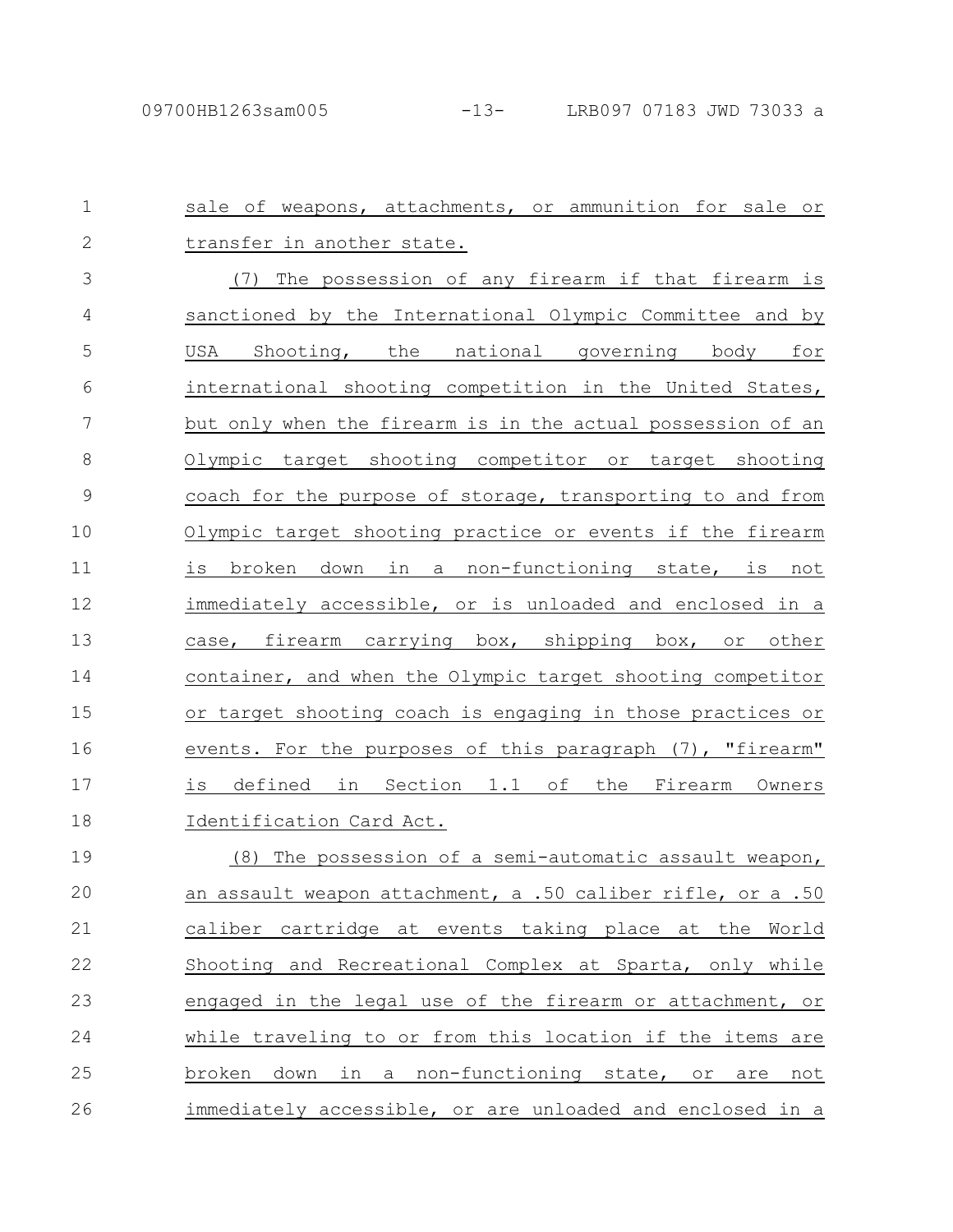| $\mathbf 1$   | case, firearm carrying box, shipping box, or other          |
|---------------|-------------------------------------------------------------|
| $\mathbf{2}$  | container.                                                  |
| 3             | (9) The possession of a semi-automatic assault weapon,      |
| 4             | an assault weapon attachment, a .50 caliber rifle, or a .50 |
| 5             | caliber cartridge only for a hunting use expressly          |
| 6             | permitted under the Wildlife Code, or while traveling to or |
| 7             | from a location authorized for such hunting use under the   |
| $\,8\,$       | Wildlife Code if the items are broken down in a             |
| $\mathcal{G}$ | non-functioning state, or are not immediately accessible,   |
| 10            | or are unloaded and enclosed in a case, firearm carrying    |
| 11            | box, shipping box, or other container.                      |
| 12            | (10)<br>The manufacture, transportation, possession,        |
| 13            | sale, or rental of blank-firing semi-automatic assault      |
| 14            | weapons and .50 caliber rifles, or the weapons' respective  |
| 15            | attachments, to persons authorized or permitted, or both    |
| 16            | authorized and permitted to acquire and possess such        |
| 17            | weapons for the purposes of rental for use solely as props  |
| 18            | for a motion picture, television, or video production or    |
| 19            | entertainment event.                                        |
| 20            | (e) Shooting Ranges.                                        |
| 21            | (1) A shooting range operator may deliver, sell,            |
| 22            | purchase, or possess a semi-automatic assault weapon, or an |
| 23            | assault weapon attachment, for the purpose of operating,    |
| 24            | using, or storing the same on the shooting range owned or   |
| 25            | operated by the shooting range operator, including          |
| 26            | traveling to and from the shooting range for purposes of    |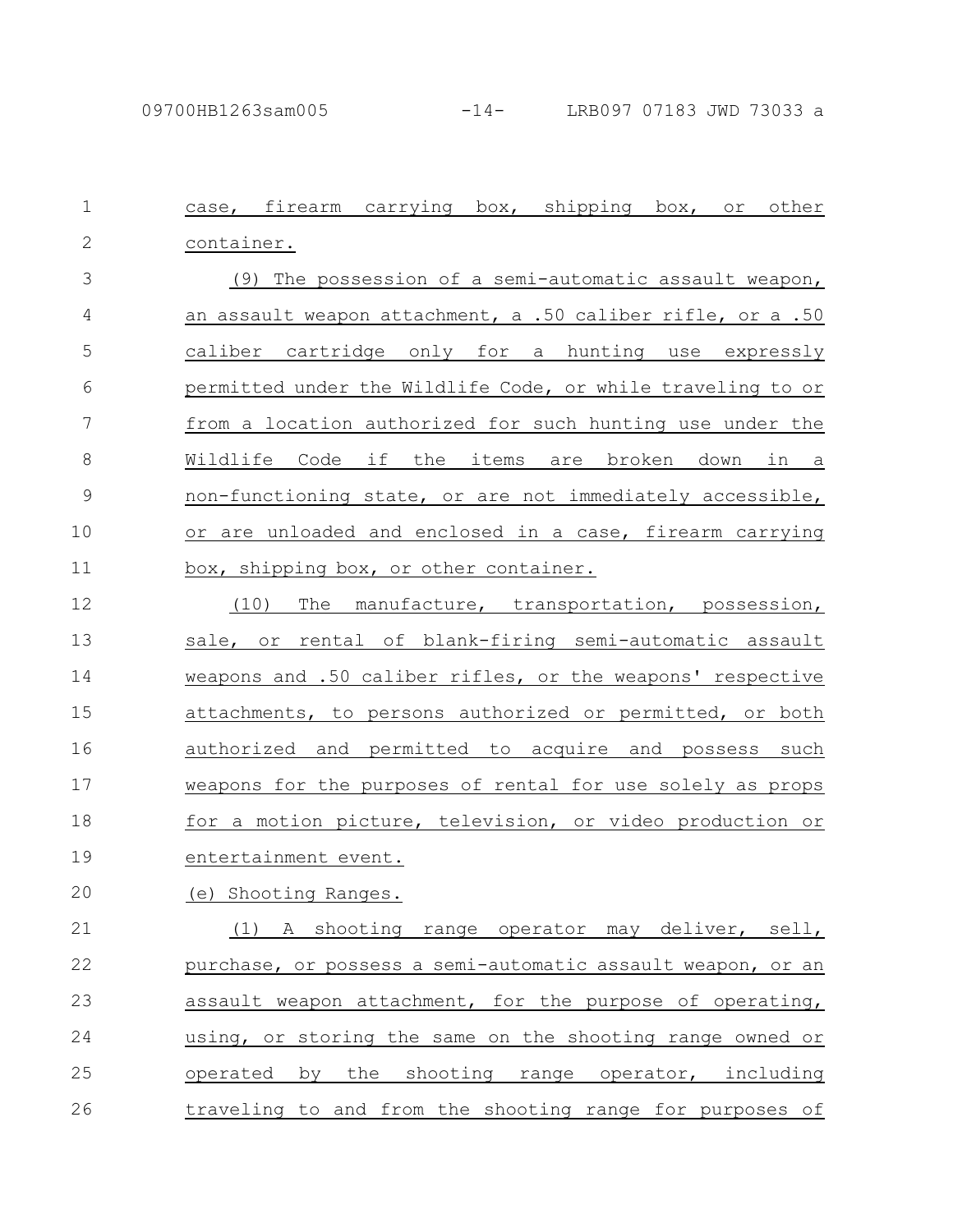| $\mathbf 1$    | purchase, sale, repair, or valuation of the semi-automatic      |
|----------------|-----------------------------------------------------------------|
| $\mathbf{2}$   | assault weapon or assault weapon attachment. The delivery       |
| 3              | or sale of a semi-automatic assault weapon, or an assault       |
| $\overline{4}$ | weapon attachment, by a shooting range operator may only be     |
| 5              | to a person who may otherwise lawfully possess the              |
| 6              | semi-automatic assault weapon or assault weapon                 |
| $\overline{7}$ | attachment.                                                     |
| $\,8\,$        | (2) Notwithstanding any provision of this Section to            |
| $\mathcal{G}$  | contrary, a holder of a valid Firearm Owner's<br>the            |
| 10             | Identification Card may possess, operate, and<br>use_a          |
| 11             | semi-automatic assault weapon or<br>an assault weapon           |
| 12             | attachment leased from a shooting range operator, while on      |
| 13             | the shooting range owned or operated by the shooting range      |
| 14             | operator. A shooting range operator may lease the use of a      |
| 15             | semi-automatic assault weapon, or an assault weapon             |
| 16             | attachment, to a holder of a valid Firearm Owner's              |
| 17             | Identification Card for the purpose of operating or using       |
| 18             | the same on the shooting range owned or operated by the         |
| 19             | shooting range operator. A leased semi-automatic assault        |
| 20             | weapon or an assault weapon attachment may not be removed       |
| 21             | from the shooting range by the individual leasing the           |
| 22             | semi-automatic<br>assault<br>or<br>assault<br>weapon<br>weapon  |
| 23             | attachment.                                                     |
| 24             | shooting range operator<br>(3)<br>must register any<br>A        |
| 25             | semi-automatic<br>assault<br>weapons<br>assault<br>or<br>weapon |
| 26             | attachments owned as provided for under subsection (c). A       |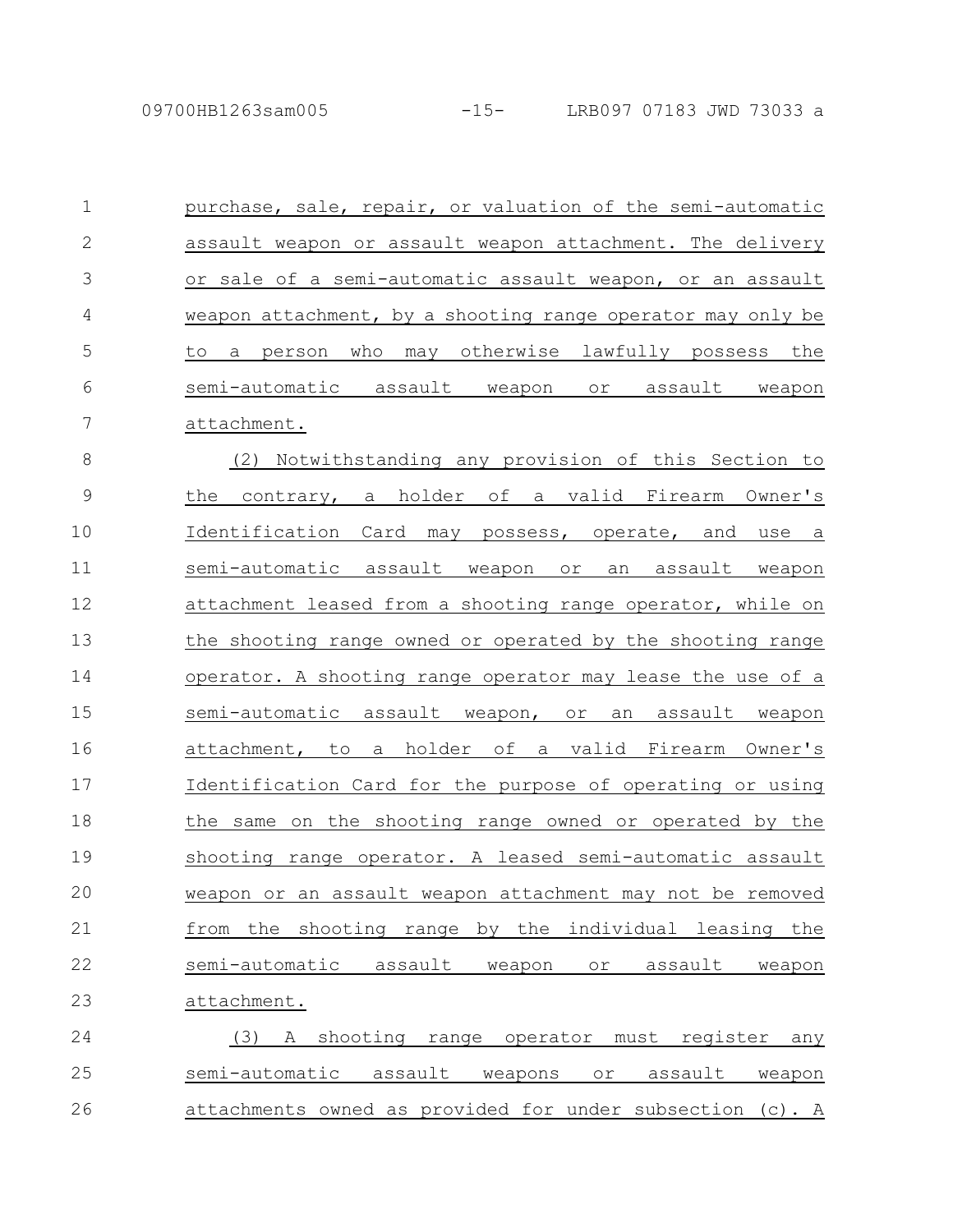26

shooting range operator may acquire semi-automatic assault weapons or assault weapon attachments after January 1, 2014, and any semi-automatic assault weapons or assault weapon attachments so acquired must also be registered as provided for under subsection (c). (4) For purposes of this subsection: (i) "Shooting range operator" means a person who is licensed as a federal firearms dealer under Section 923 of the federal Gun Control Act of 1968, and who owns or operates a shooting range licensed under the Illinois Shooting Range Licensing Act. (ii) "Shooting range" means a shooting range licensed under the Illinois Shooting Range Licensing Act. (f) Sentence. (1) A person who knowingly delivers, sells, purchases, or possesses or causes to be delivered, sold, purchased, or possessed, directly or indirectly, a semi-automatic assault weapon in violation of this Section commits a Class 3 felony for a first violation and a Class 2 felony for a second or subsequent violation or for the possession or delivery of 2 or more of these weapons at the same time. (2) A person who knowingly delivers, sells, purchases, or possesses or causes to be delivered, sold, purchased, or possessed, directly or indirectly, in violation of this 1 2 3 4 5 6 7 8 9 10 11 12 13 14 15 16 17 18 19 20 21 22 23 24 25

Section an assault weapon attachment commits a Class 4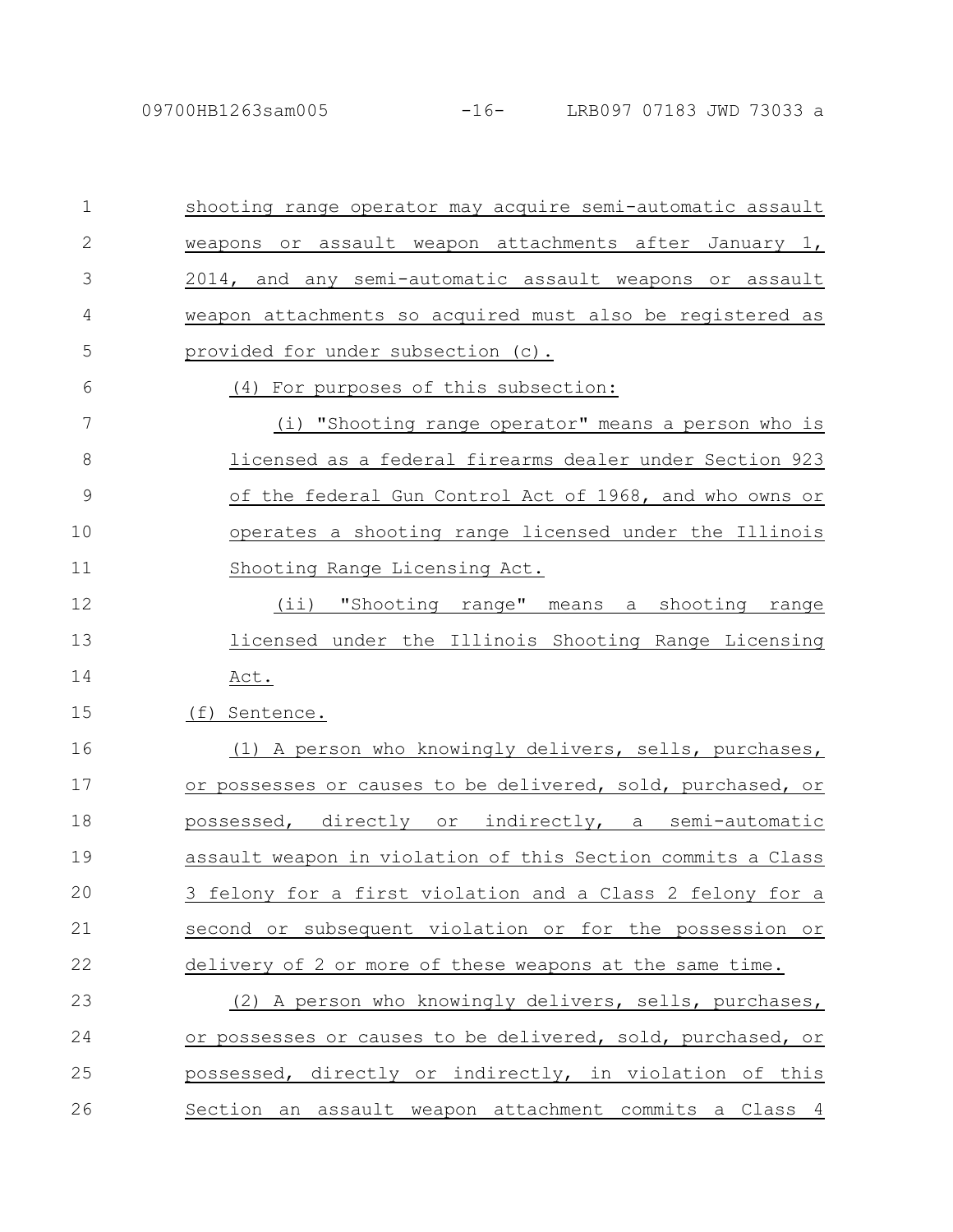| $\mathbf 1$   | felony for a first violation and a Class 3 felony for a                              |
|---------------|--------------------------------------------------------------------------------------|
| $\mathbf{2}$  | second or subsequent violation.                                                      |
| 3             | (3) A person who knowingly delivers, sells, purchases,                               |
| 4             | or possesses or causes to be delivered, sold, purchased, or                          |
| 5             | possessed, directly or indirectly, in violation of this                              |
| 6             | Section a .50 caliber rifle commits a Class 3 felony for a                           |
| 7             | first violation and a Class 2 felony for a second or                                 |
| 8             | subsequent violation or for the possession or delivery of 2                          |
| $\mathcal{G}$ | or more of these weapons at the same time.                                           |
| 10            | (4) A person who knowingly delivers, sells, purchases,                               |
| 11            | or possesses or causes to be delivered, sold, purchased, or                          |
| 12            | possessed, directly or indirectly, in violation of this                              |
| 13            | Section a .50 caliber cartridge commits a Class A                                    |
| 14            | misdemeanor.                                                                         |
| 15            | (5) Any other violation of this Section is a Class A                                 |
| 16            | misdemeanor.                                                                         |
|               |                                                                                      |
| 17            | $(720$ ILCS $5/24-4.1$ new)                                                          |
| 18            | Sec. 24-4.1. Report of lost or stolen semi-automatic                                 |
| 19            | assault weapons, assault weapon attachment, .50 caliber rifle,                       |
| 20            | or .50 caliber cartridge.                                                            |
| 21            | (a-5) A person who possesses a valid Firearm Owner's                                 |
| 22            | Identification<br>Card<br>who<br>and<br>acquires<br>possesses<br>O <sub>T</sub><br>a |
| 23            | semi-automatic assault weapon, an assault weapon attachment, a                       |
| 24            | .50 caliber rifle, or a .50 caliber cartridge and thereafter                         |
| 25            | loses or misplaces the semi-automatic assault weapon, assault                        |